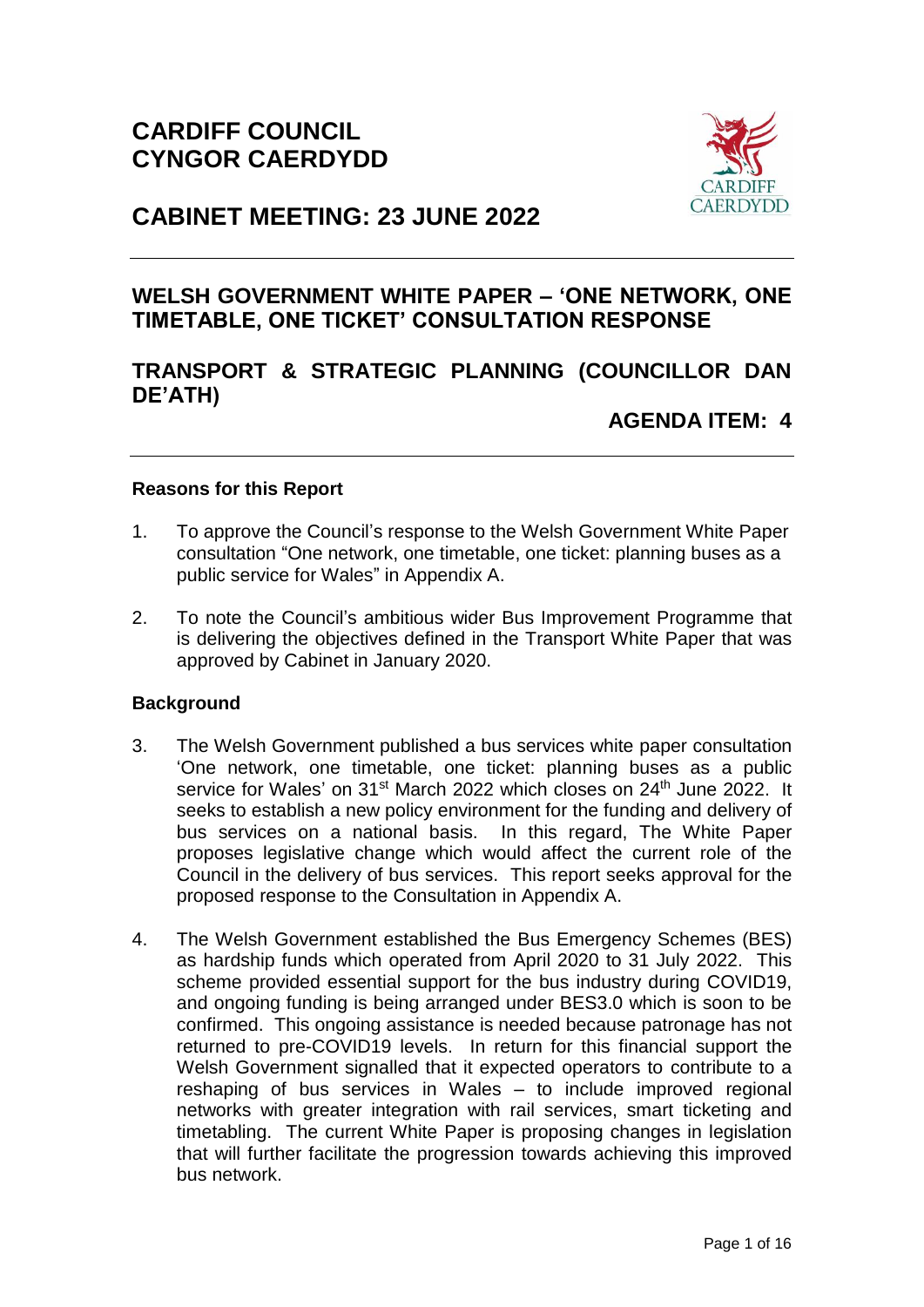- 5. Furthermore, in policy terms, the new Wales-wide transport strategy "Llwybr Newydd: the Wales Transport Strategy 2021" sets a new framework for transport decision making, with greater emphasis on sustainable travel and carbon reduction requirements. The strategic goal for buses is *"...a stable and coherent network of bus services that are fully integrated with other modes of public transport, that are reliable, affordable, flexible, easy to use, low-carbon and that encourage more people to use the bus rather than their cars."* Greater public sector control of bus services is envisaged being delivered through the proposed new legislation.
- 6. Pre-COVID19, bus services that were not provided commercially in Cardiff and considered to be necessary were tendered using limited funding available either from Welsh Government grants or the Council's own revenue. Bus patronage has only returned to approximately 70% of the pre-COVID19 levels which means that many bus services would not be able to be operated commercially. The risk to the Council of having to provide for additional supported bus services is currently protected in part through the Welsh Government funding provided through the Bus Emergency Scheme (BES) framework.

## *Cardiff Council Bus Improvement Programme*

- 7. The delivery of a bus and rail-based public 'mass transit' transport system is a priority of Cardiff Council. As a result of this strategy development and working with key partners, a substantive delivery programme is currently moving forward to meet this ambition.
- 8. The Cardiff Transport White Paper, 2020, seeks to double bus usage in the city by 2030. In this strategy a range of major programmes were identified including delivering a new central bus station, integrated transport interchange at Cardiff Central, bus rapid transit routes linked to the region and joined up with the new Metro network of train services, Park & Ride facilities at strategic sites including Junction 33 and Junction 32/A470, using SMART corridor technology to give buses priority at traffic signalised junctions, bus priority lanes, improve bus access to regional destinations including Newport, Pontypridd and Penarth and making sure all buses in Cardiff are clean, green and efficient.
- 9. One of the mechanisms suggested was the introduction of a £1 fare for trips within Cardiff. This approach, though in a more limited form, was trialled in the pre-Christmas 2021 period and was successful in attracting new users to buses. There were approximately 85,000 bus journeys by people that took up the offer of the Council's £1 bus promotion scheme that operated for a fortnight from 3rd to 16th December through a Voluntary Partnership Agreement with Bus Operators. Adventure Travel, Cardiff Bus, Edwards Coaches Ltd, First Cymru and Stagecoach South Wales participated in the scheme. The scheme along with targeted traffic network interventions by the Council's team in the Control Room made a significant difference in managing the increased demand in travel over the Christmas shopping period. The online feedback survey generated 313 responses with 163 having used the £1 discounted fare: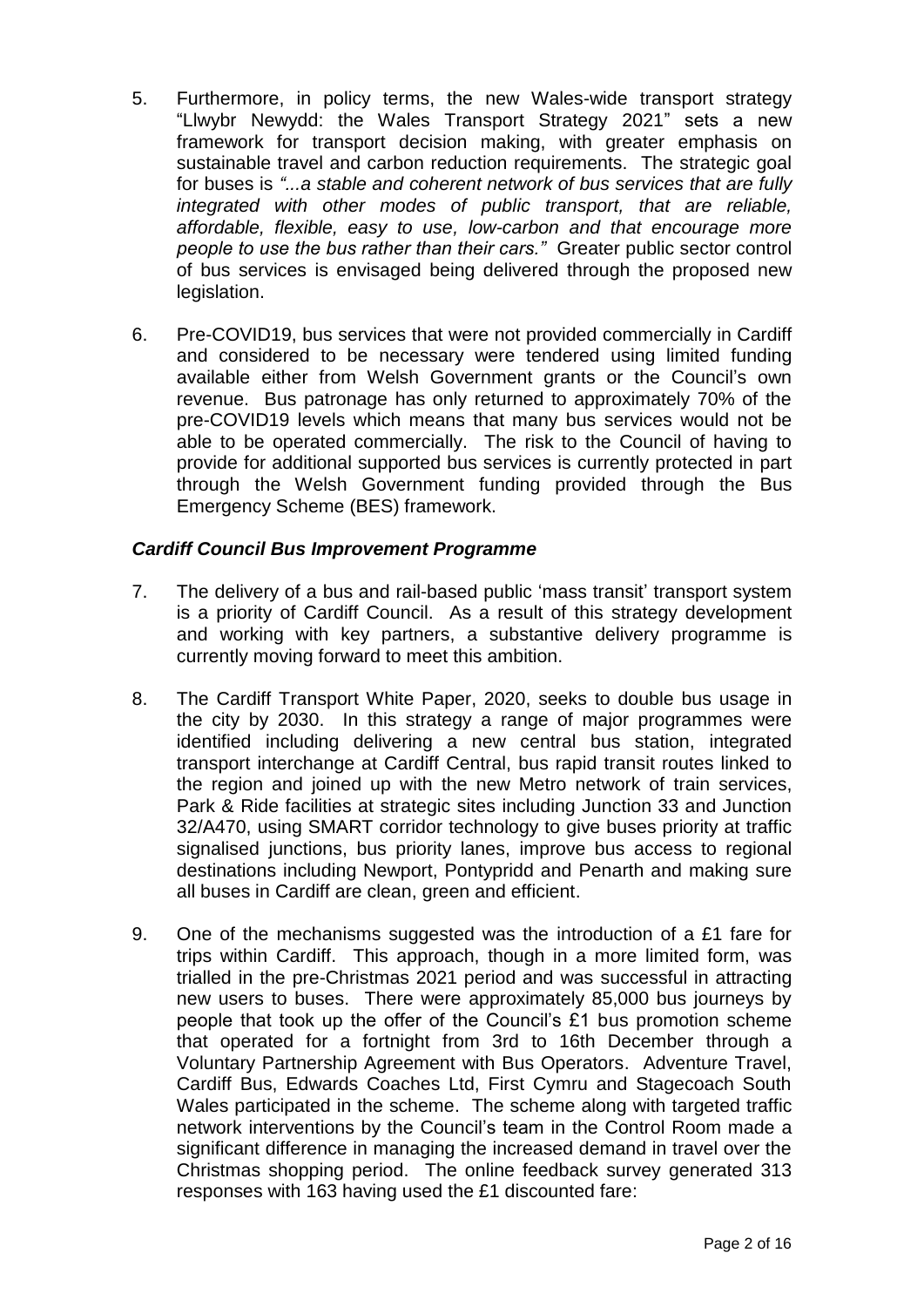- 12% were new bus users and 25% were returning to use the bus.
- 41% of the new and returning users confirmed they would continue to use the bus.
- An independent survey by Systra for Transport for Wales (TfW) between 2<sup>nd</sup> February and 3<sup>rd</sup> March 2022 indicated that 17% of the bus users during the £1 Bus Fare Promotion scheme made approximately 4 more trips on average by bus than they usually would. 21% of these trips would have been made by a different mode and 50% were journeys they would not have made otherwise. 82% of them stated that the reduced bus fare was the main reason for the increased use by bus. The results also indicated that 61% of those surveyed were not aware of the December scheme and 30% of them indicated they would travel more by bus if the £1 bus promotion was offered in the future.
- 10. Future opportunities to introduce the £1 bus fare are now being explored and will be subject to successful funding bids. The Cardiff Transport Strategy also proposes an integrated network of bus services and park and ride facilities across the city.
- 11. In July 2021, Cabinet approved undertaking public consultation and engagement to develop a more focussed Bus Strategy for Cardiff. There will be a further report on the draft Bus Strategy for Cabinet approval by December 2022. Subject to the outcome of consultation and decision, the key strategic action programmes identified in the strategy proposed to be delivered are:
	- Big Move 1: Complete the Bus Interchange
	- Big Move 2: Create New Priority Bus 'Smart' Corridors
	- Big Move 3: City Centre Package
	- Big Move 4: Metro Integration, Integrated Ticketing and Information Package
	- Big Move 5: Fares
	- Big Move 6: Review of Bus Network Governance arrangements for the medium and long term
	- Big Move 7: Creating a Better Customer Experience
	- Big Move 8: A Low Emission/Zero Carbon Bus Fleet
	- Big Move 9: Integration of Schools Transport
- 12. In particular, Cardiff is currently developing Big Move 2 and Big Move 3 programmes of a five- year implementation plan for an exemplar bus route network. It will include corridors linking the key bus user communities on the strategic corridors to the City Centre, bus priority improvements with targeted segregation and technological improvements to manage traffic signals on key major routes to establish a network of 'Smart Corridors' giving bus travel a measured advantage over the private car. It will also identify infrastructure improvements to bus routes and stops in the City Centre ensuring the flexibility of bus route services.
- 13. In addition, Cardiff has been highly successful in achieving funding for the transition to a low carbon bus fleet. Cardiff Council facilitated the award of funding from the UK Government ULEB fund to Cardiff Bus for the provision of 36 electric buses and associated bus depot infrastructure.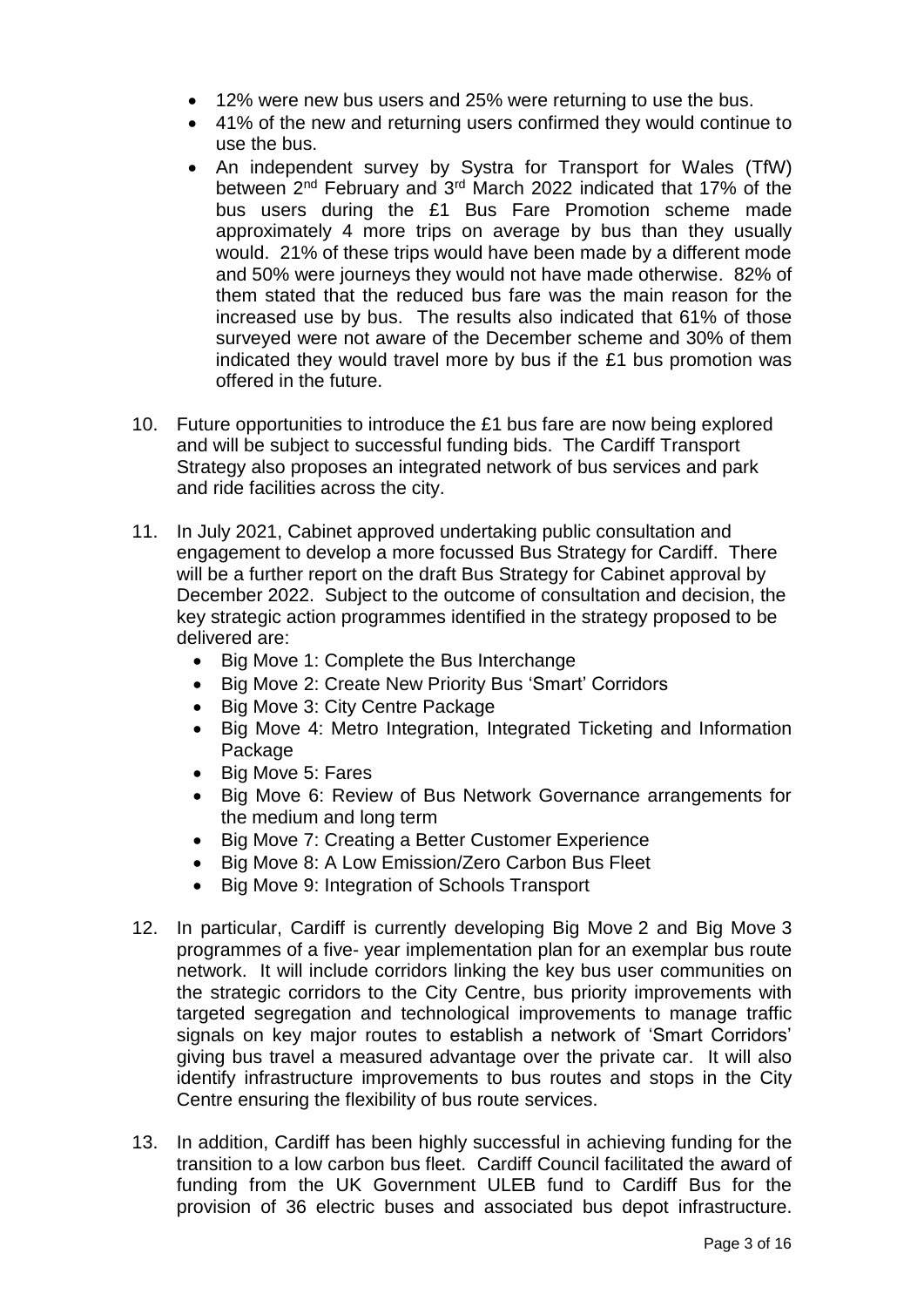Funding has been made available through the Welsh Government to facilitate further provision of electric buses to bus operators. The details of the scheme will be the subject of a subsequent report to Cabinet that will seek approval to engage with bus operators on the scope of the scheme.

- 14. Furthermore, the Council is working in collaboration with the Welsh Government, Transport for Wales (TfW), Burns Delivery Unit, Cardiff City Region, key partners and stakeholders on the following programme of bus projects and initiatives:
	- £1 Bus Fare Promotion 2021 trial and future opportunities.
	- Integrated ticketing trial between Cardiff and Newport (Welsh Government and TfW).
	- Fflecsi demand responsive pilot in Cardiff (TfW) ended  $25<sup>th</sup>$  April 2022.
	- Development of the Mobility as a Service (MaaS) Integrated Ticketing Phone App (led by TfW).
	- Bus Strategy for Cardiff by December 2022.
	- Park and Ride Strategy for Cardiff by December 2022.
	- New Integrated Train Station at Newport Road (WelTAG study Burns Delivery Unit).
	- New Integrated Train Station at Cardiff Parkway, St Mellons (Planning approval granted March 2022).
	- Clean air improvements in the City Centre to the benefit of bus services – Central Square (by June 2022), City Centre East – Phase 1 (by March 2023), Castle Street (by March 2023), Boulevard de Nantes (by December 2023).
	- Future regional bus rapid transit links, and local bus route improvements by September 2023 (Design and WelTAG study collaboration with bus operators, Welsh Government, TfW, Burns Delivery Unit and Cardiff City Region).
	- Strategic bus network and service improvements through s106 developer contributions.
	- Electric buses grant funding from the Welsh Government.
	- Replacement of the Bus Real-Time Passenger Information system subject to funding.
	- Bus stop infrastructure improvements subject to funding.
	- Smart Corridor 'Living Lab' trials.
	- Bus Lane and Bus Gate improvements (Penhill bus lane 2022/23, Llanrumney bridge crossing scheme – subject to planning permission)

## *Welsh Government White Paper -One Network, One Timetable, One Ticket*

15. The recently issued Welsh Government White Paper aligns fully with the Council bus enhancements programme. The paper seeks to trigger new legislation to change the governance arrangements for local bus services (see Appendix B). At present, local bus services are run on 'for profit' basis by private companies. Cardiff Bus Services Ltd is a wholly Council owned private company that along with other operators provide all bus services in Cardiff. The Council has powers to subsidise socially necessary routes that cannot be operated commercially. As a short term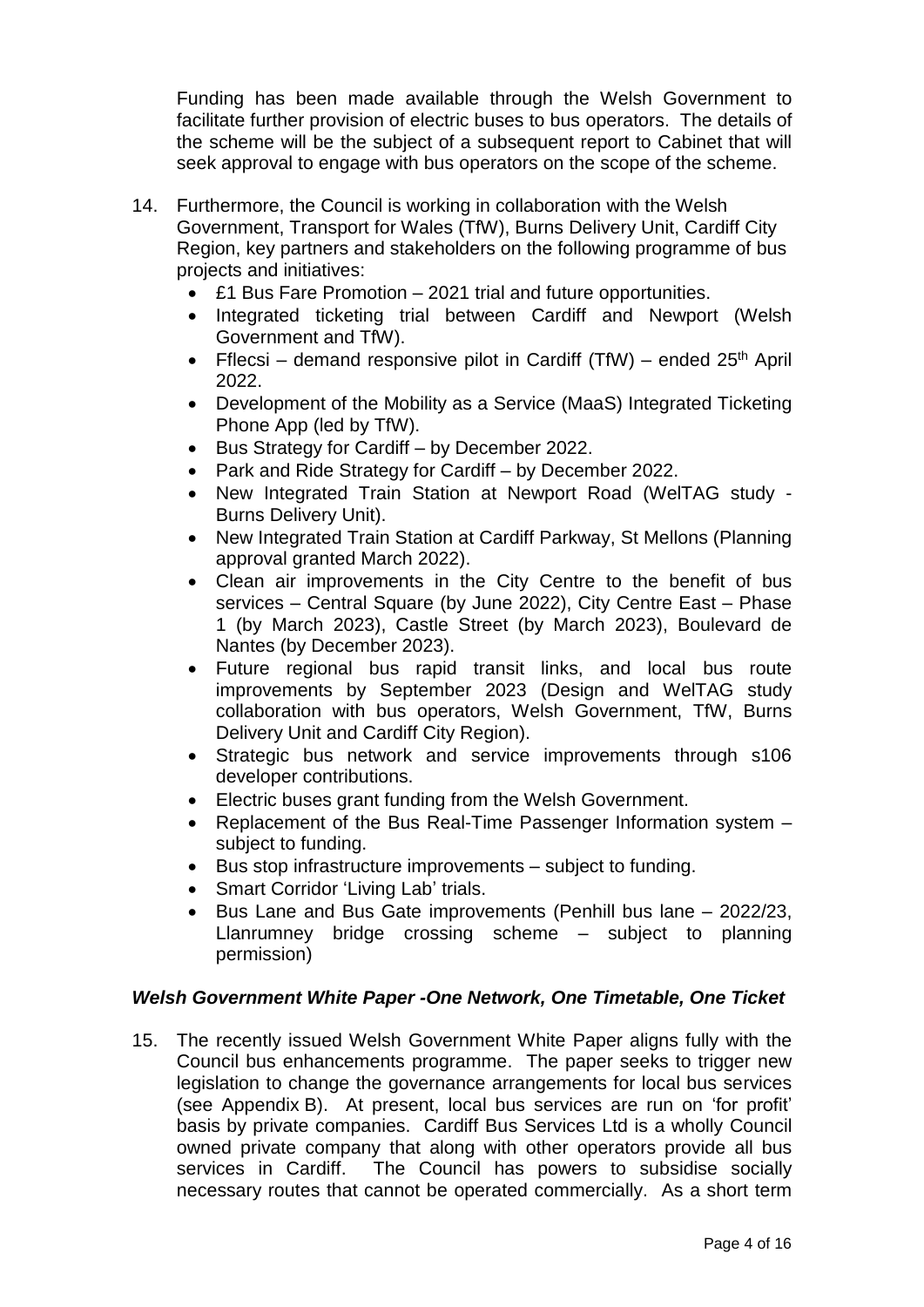measure the Welsh government has provided emergency financial support (Bus Emergency Scheme - BES) to ensure a full network of services has been maintained during the covid19 pandemic. In effect, open competition between operators for passengers on street has been suspended.

- 16. The White Paper has at its heart an analysis of why change is necessary for bus services to have a stable future and lead the Welsh decarbonisation of transport transition. Bus patronage historically has declined since the 1960s and is mirrored by a corresponding rise in car ownership and use.
- 17. Overall, from the Council's perspective, the stated objectives of the proposed reforms align closely to the Cardiff Transport White Paper 2020 as well as the One Planet Strategy and Local Development Plan. The need to provide a coherent, effective, efficient and clean bus network is acknowledged. On this basis, there is much to recommend in the Welsh Government White Paper and the position of the Council is one of support. Nonetheless, there are issues that will need to be considered carefully and resolved in terms of control of the local network, use of local funding including section 106 developer contributions, procurement, network integrity, market stability and risks to Municipal Bus Companies.
- 18. The White Paper consultation is not setting out any proposals for changes to the Learner Travel Measure, which governs the provision of school transport by local authorities. It is understood that the Welsh Government intends to undertake a full review in due course which will be subject to consultation. There may be opportunities to explore the procurement of school transport at a regional and/or national level for larger buses to be aligned with public transport wherever it is appropriate and efficient to do so.

#### **Issues**

## *Welsh Government White Paper Consultation: 'One network, one timetable, one ticket: planning buses as a public service for Wales'*

- 19. There are a number of key issues that emerge from this paper. The White Paper seeks to justify changes in the legislative framework for bus services in order to achieve the following goals:
	- Bus services help to create a prosperous Wales by enabling people to get to and from their places of work, education, or to hospitality or social activities.
	- A resilient and globally responsible Wales is created when buses encourage people out of their cars onto more efficient transport. Buses also enable our communities to be more cohesive and keep our language and culture thriving.
	- By using the bus, we can help improve air quality and reduce our carbon footprint, contributing to a healthier Wales.
	- Finally, a more Equal Wales is created through widespread access to bus services which makes it affordable for all members of society.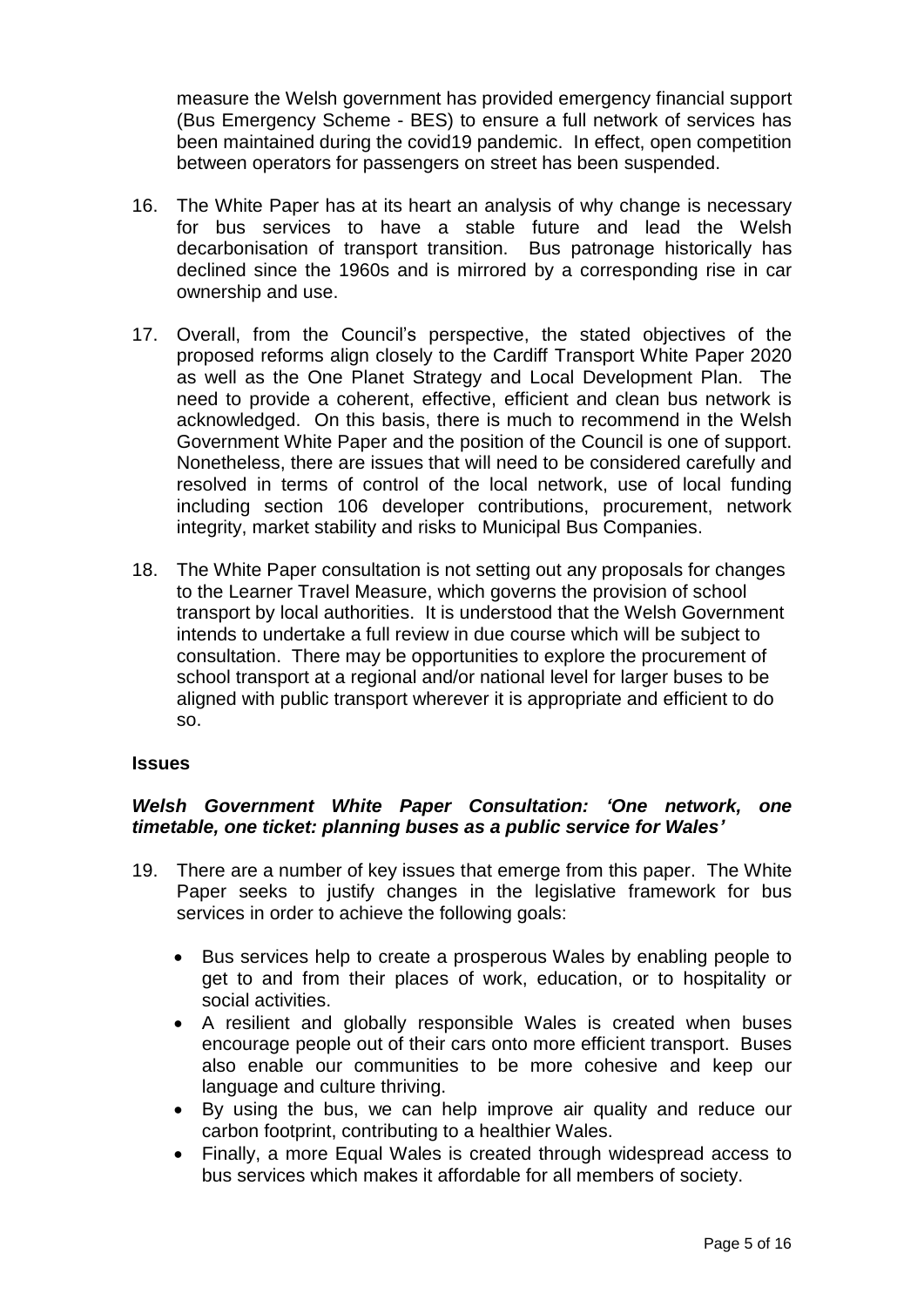## *The Franchise Model: Balancing Local Control and System Coordination*

- 20. The central premise of the White Paper is that changing governance arrangements and installing more prescriptive standards for service delivery including simplified ticketing, high quality information provision and value for money fares, are essential to support growth in bus travel.
- 21. As a base proposition the White Paper sets out that a Wales wide model of franchising (i.e., tendering) of bus routes or geographic areas of the bus network will result in streamlined service delivery, more efficient use of resources and a higher quality, more well used, network. By implication, the tenders would control the quality, quantum and network coverage of bus services.
- 22. The franchise model proposed would see TfW take the lead on network planning, tendering and control of bus routes / network areas and the setting of service standards on behalf of the Welsh Government. This approach would be in conjunction with Corporate Joint Committees (CJCs) and local authorities. In Summary, it is interpreted from the White Paper that the governance proposed is likely to be as follows:
	- Local authorities have a say in designing the network with assistance from TfW;
	- CJC's prepare a regional plan with input from the local authorities;
	- TfW works on behalf of the Welsh Government to combine the networks into a national plan;
	- National Supervisory Board reviews the plans and makes recommendations to the Ministers; and
	- Ministerial approval of the national plan.
- 23. It is understood that TfW would then implement the overall franchise plan on behalf of the Welsh Government. It is also understood that the White Paper is proposing to allow Welsh Ministers to delegate the franchising power. However, the White Paper notes that they are not expecting to do so, but the provision future-proofs the primary legislation against unplanned changes to delivery structures, so that powers could be delegated to a statutory delivery body, should it be deemed appropriate in future.
- 24. Despite enabling a more coordinated approach, the franchise proposals raise the risk of diminishing local authority control over what is in the majority of cases a very localised and important public service. It is acknowledged that the processes of procuring any resulting bus franchises could be centralised with useful economies of scale. However, the determination of the network, its coverage and service patterns are issues with significant local focus.
- 25. Overall, the national network of long-distance bus services, such as Traws Cyrmu, due to its integration with the rail network has a robust case to be under national TfW led control. It is important that in the South East Wales region the CJC has a strong partnership role with TfW, in defining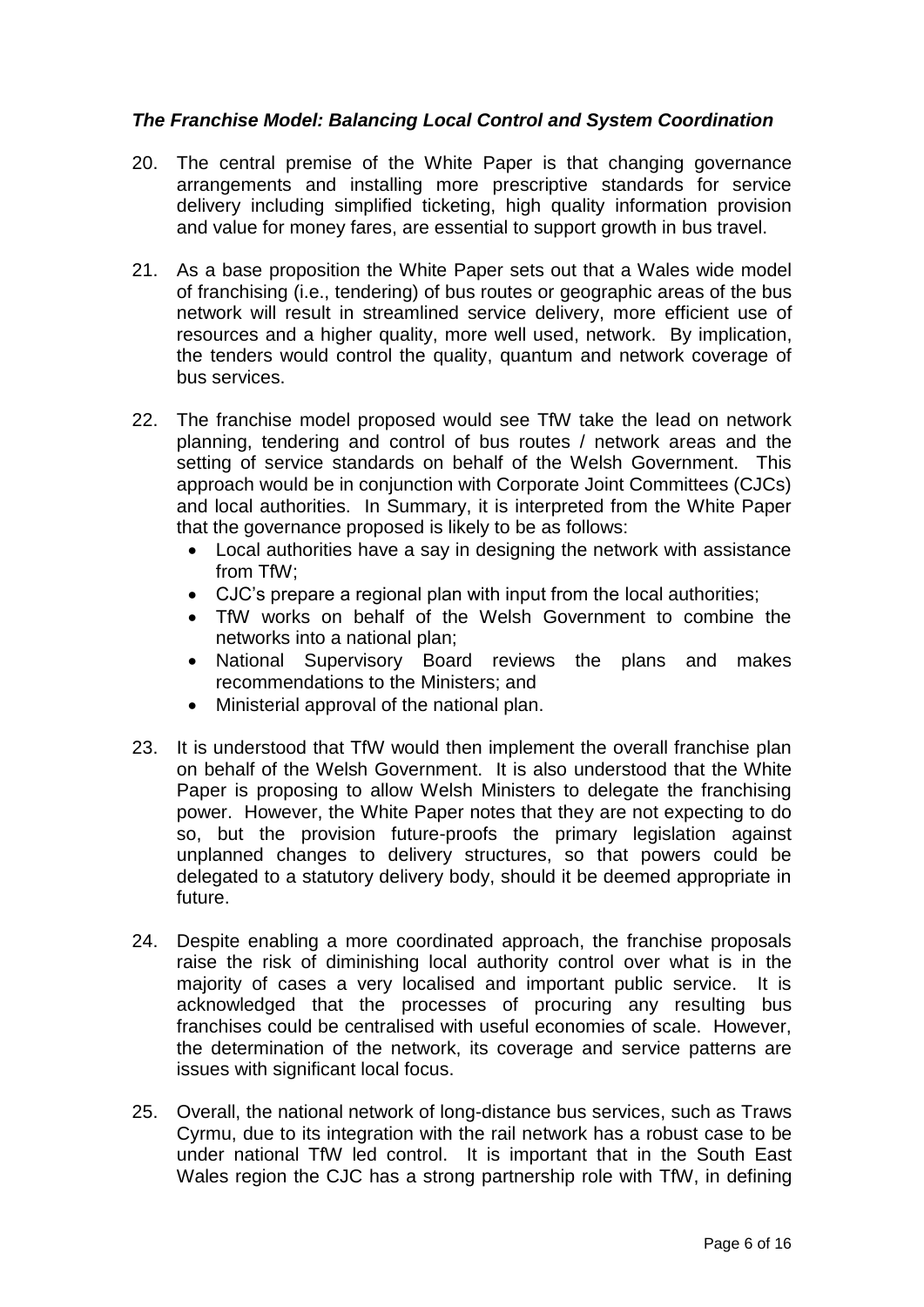the regional network of inter-urban bus routes in conjunction with local authorities.

26. The White Paper presumes that the actual delivery of service would continue to be by private companies together with current and potentially new council owned entities, including Cardiff Bus through TfW controlled franchises. Accordingly, the recommended response in Appendix A suggests as a matter of principle, franchising is an appropriate tool for the management of bus services. However, given the limited detail provided on how the franchising proposal would operate and the very real concern that local accountability would be lost in a single national franchise, the Council's response caveats this support.

## *Approach to Funding*

- 27. A further concern relates to the lack of clarity over future funding streams within the White Paper. Experience elsewhere of franchised bus networks, e.g., London and the proposed scheme in Manchester, show bus networks are heavily reliant on substantial ongoing public subsidy. A franchised network will require funding to be established and all subsequent revenue risk from operations would transfer to the public sector.
- 28. Ultimately, higher quality and improved bus services will increase costs. Therefore, without a robust funding proposal the certainty that the desired outcomes can be secured is not able to be established.
- 29. A high-level analysis on a Wales wide basis suggests a significant shortfall in resources allocated to bus services is a real possibility. The Regulatory Impact Assessment (RIA) of the White Paper (see Appendix C) makes assumptions about efficiency gains both in organisational matters and on road service delivery. The consultation material explicitly asks if 'affordability' should be a guiding principle of a new regulatory approach. Without an indicative funding proposal or structure set out, an affordability test cannot be defined or applied at this time.
- 30. The Council currently has a supported services revenue budget of approximately £650,000 per annum through the Welsh Government Bus Services Support Grant (BSSG). There has been an ongoing need to support additional bus services that have been withdrawn by bus operators because they are not commercially viable. Approximately £430,000 of the Financial Resilience Mechanism fund has been used to provide support to these services. The possible shortfall in resources outlined above, together with the expressed desire for both qualitative and quantative improvements in bus services is likely to increase pressure on these budgets.
- 31. Given the proposed franchising structure with revenue incentives and risk falling to the public sector, a series of non-financial rewards and penalties would need to be established within the franchises to ensure high standards of performance by operators. The White Paper makes no proposals in this area.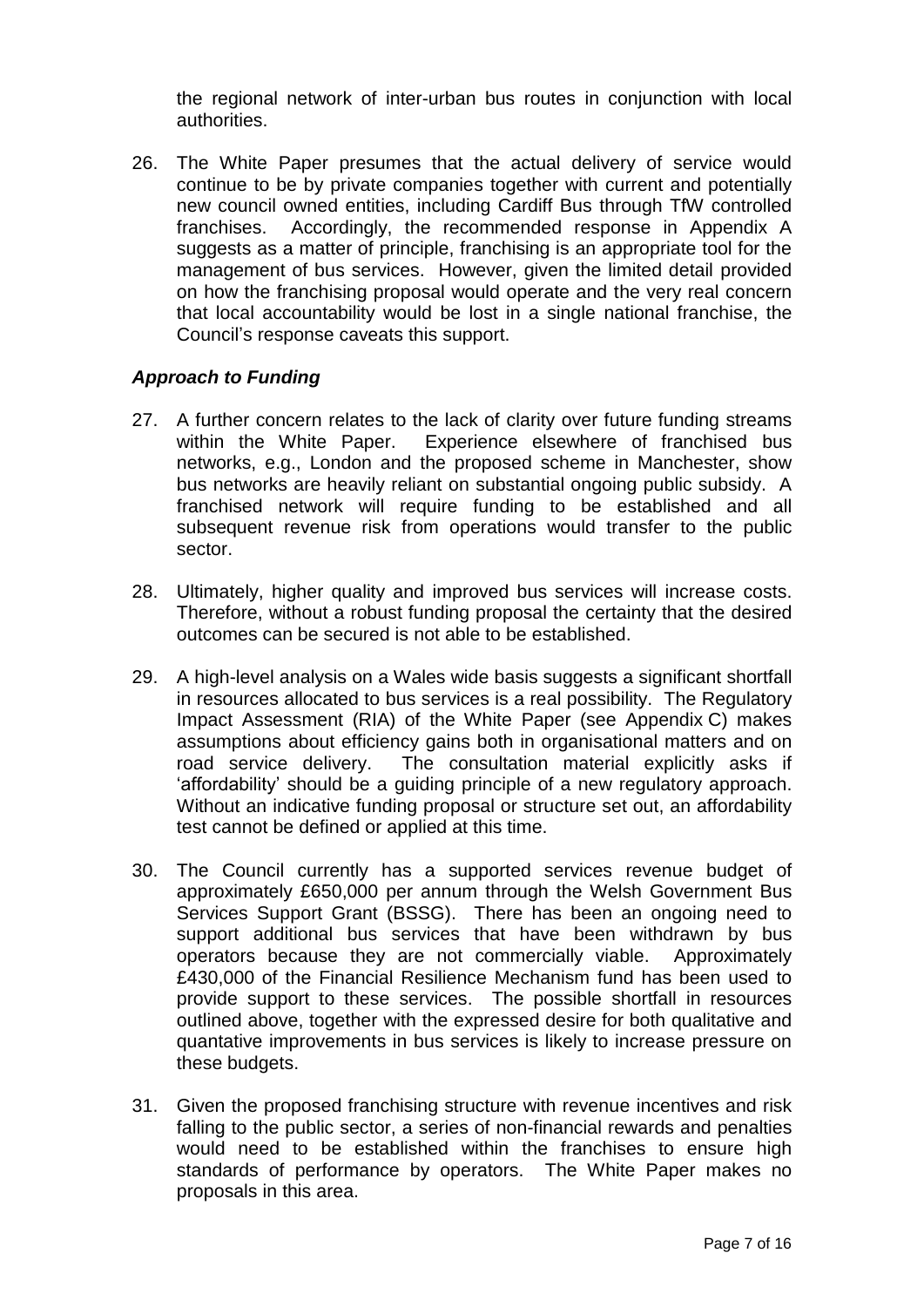## *Municipal bus companies and 'operators of last resort'*

- 32. The White Paper seeks to promote municipal ownership of bus companies and through legislation remove the current ban on new municipal bus operations. In this regard, Cardiff Council (and Newport Council) are in a unique situation having retained municipal ownership of their respective bus operators.
- 33. The consultation seeks views on the removal of the ban and tests changes to financing strategies for municipal operators. These could have advantages for Cardiff Council should existing municipal operators be included. The White Paper offers limited detail on financial governance arrangements, but it would appear prudent that any investment proposal would be subject to usual local government approval processes.
- 34. Whilst municipal ownership is encouraged, the White Paper does not suggest that the current arms-length ownership arrangements be abandoned. Therefore, it remains unclear if, for example, the Council could seek to re-establish the Council passenger transport department should that be desirable to directly influence bus service decisions.
- 35. Cardiff Bus enjoys significant network coverage in the wider Cardiff area. The White Paper makes no observations on how or if market share in the Council's area could or indeed should be protected under a franchise situation. The White Paper whilst encouraging municipal ownership makes no reference to the very real challenges that UK competition law could bring to such a situation if that approach were to be followed. Council officers are exploring how such a scheme could work and expect to take legal advice in due course to confirm the courses of action available. At this stage the proposed consultation response seeks greater clarity on the Welsh Government's thinking on this issue and how a resolution could be achieved.
- 36. Competitive tendering for franchises will be very challenging for municipal bus companies against a low-cost operator. If the Council's Municipal Bus Company, Cardiff Bus, does not win a franchise or a sufficient number of them to sustain the business, there would be significant liabilities on the company related to potential redundancies, pension costs and asset writeoffs. The White Paper does not offer a mechanism to protect municipal bus companies from exposure to the risks associated with competing for franchises. Protecting municipal bus operators is likely to require a mechanism where direct award is permitted. However, competition law and the circumstances where this might be appropriate to ensure this can be legal will need careful consideration as competition law is not a devolved responsibility.
- 37. The White Paper also makes provision for the merger of municipal bus companies. Whilst some local authorities may wish to create municipal bus companies and merge them, this is unlikely because of the potential risks. There may be potential to create efficiencies and consistent working practices. However, this could dilute local ownership and influence.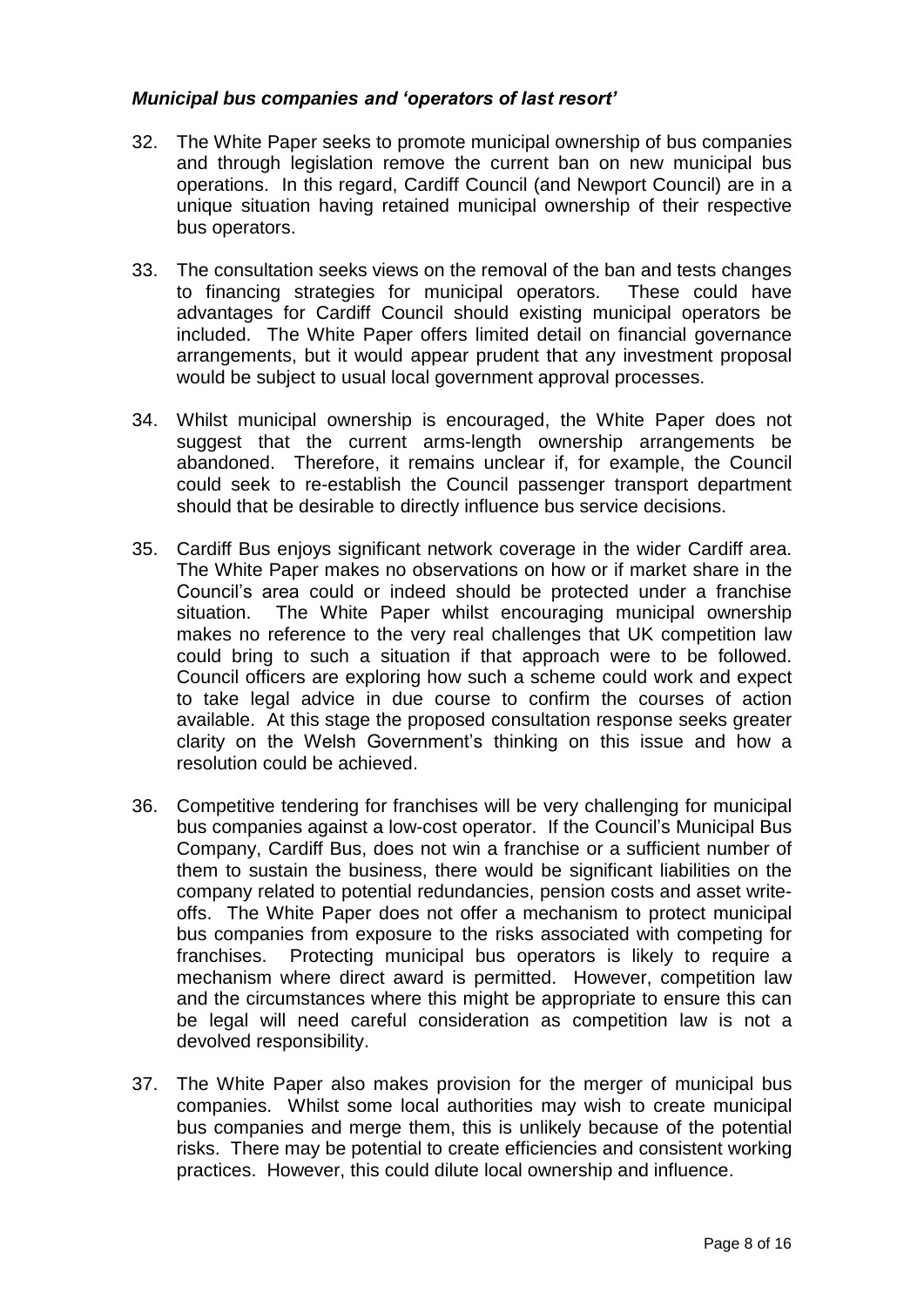- 38. The consultation seeks views on whether an 'operator of last resort' (OLR) is required in a franchising situation to ensure service continuity should an operator fail or exit the market for other reasons. Although not explicit, the suggestion is that municipal operators could have a role in providing operator of last resort support. Should franchising emerge as the preferred governance model such a provision will be necessary, but the White Paper consultation is unclear about how this would be structured. On this matter, further clarification will be required.
- 39. Any failed franchise operator will own or lease its assets including vehicles and depots. The White Paper indicates no powers for the OLR to acquire these assets to conduct operations immediately following a market failure. There are such powers for rail operations.
- 40. Overall, considerable uncertainty exists regarding the detail of the proposals in the White Paper. It provides opportunities for the creation of new municipal bus operators but does not consider existing municipals. How the proposals might impact on the Council's responsibilities as the Shareholder of the Municipal Bus Company, Cardiff Bus (Cardiff City Transport Services Limited) will require detailed consideration at the appropriate time once the Bus Bill takes account of the feedback that is received as part of the consultation and the practical mechanisms for delivery of better bus services become known.
- 41. The potential impacts on the Council's responsibilities with regards to the Transport Act 1985 are also uncertain and where the responsibility could sit is not yet known. The Transport Act 1985 introduced deregulation of bus services throughout Great Britain. Deregulation of the buses has led to a free market where anyone (subject to minimum safety and operating standards) can operate bus services. Local Authorities are obligated to provide supported bus services in accordance with tests in Section 63 of the Transport Act 1985.

## *Decarbonisation - fleet renewal*

42. The White Paper seeks to achieve a net zero emission bus vehicle fleet through a leasing arrangement. The RIA suggests that increased leasing costs may be offset by the lower running costs. Given the current limited rate of fleet renewal this proposal has merit provided it can increase this rate. The lack of detail in the White Paper about the model of investment in low carbon vehicles is unfortunate given the urgency that is required and the need to ensure the private sector component is deliverable. The White Paper should recognise the range of pathways for fleet renewal that are available and require that these are fully tested. It is clear, however, that whichever model is adopted substantial additional funding is likely to be needed to achieve the Net Zero Wales target of the service bus fleet to be zero emission by 2035.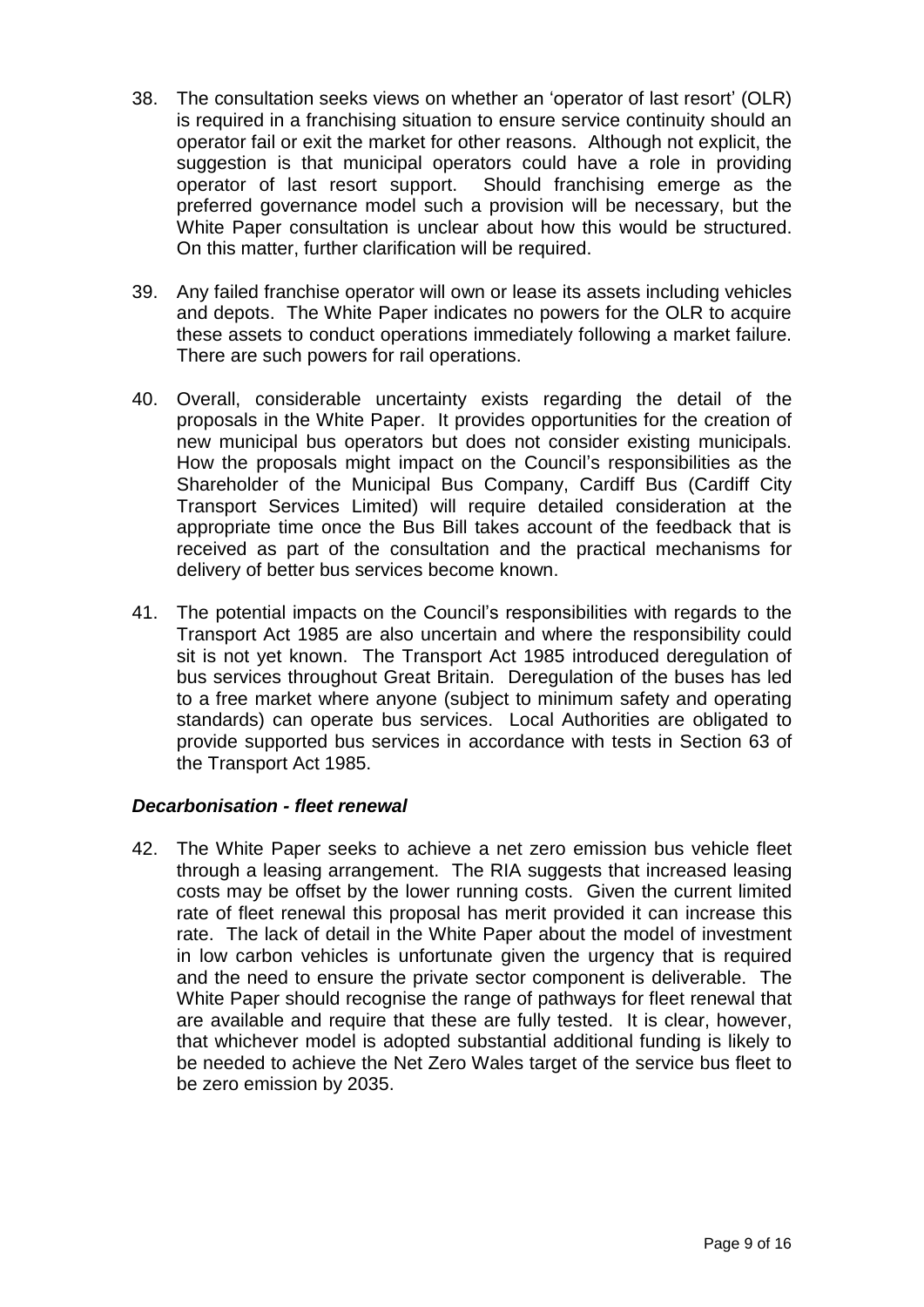## *Bus Depot Facilities*

43. Should the Welsh Government's aim of increasing frequencies and ridership be attained, more vehicles and additional depot space will be required, which will translate at some stage into a requirement for additional bus depots, as well as renewal of existing facilities. Land allocations for bus depots will need to be local which is another reason network planning decisions should be made locally.

## *Bus Passengers Charter*

*44.* The introduction of a bus passengers charter is an essential step that should be taken irrespective of the future legislative programme. This would bring an immediate and visible sign of progress to users and potential users. The key to a successful charter will be sufficient resources to deliver a high-quality timely response when passenger expectations are not met.

## *Fares, ticketing and information provision*

- 45. A further key issue in the White Paper relates to the current complexity of public transport fares and ticketing systems. In Cardiff, bus operators have already taken significant steps to reduce complexity and offer a range of payment channels. The Council's trial £1 bus fares promotion in the lead up to Christmas 2021 made an initial test of the value for money of bus services being improved. The results of the online feedback survey suggest that the scheme was good value for money, encouraged new users and pre-COVID19 bus users to return:
	- 86% of users confirmed that their experience was good value for money.
	- Overall, 88% of respondents think there should be similar bus fare promotions in the future.
- 46. The White Paper is correct to promote greater use of electronic ticketing. However, it is essential that a commitment to retain on-bus and cash payments without disadvantage is essential to ensure equity of access to services.
- 47. The White Paper seeks to digitise back-office functions and makes a commitment to deploy electronic service registration when this is likely to be unnecessary in a franchise situation. Recent officer experience of centralised back-office systems is poor with the electronic BES payment systems having a challenging introductory period. The future design of systems would benefit from comprehensive input, specification and system testing of end users.
- 48. Furthermore, passenger information will remain critical across a range of channels for users. What cannot be assumed is that electronic access to bus information will be available to all. The White Paper contains no in principle commitment to retain paper-based bus information. As a matter of equity this is seen as essential.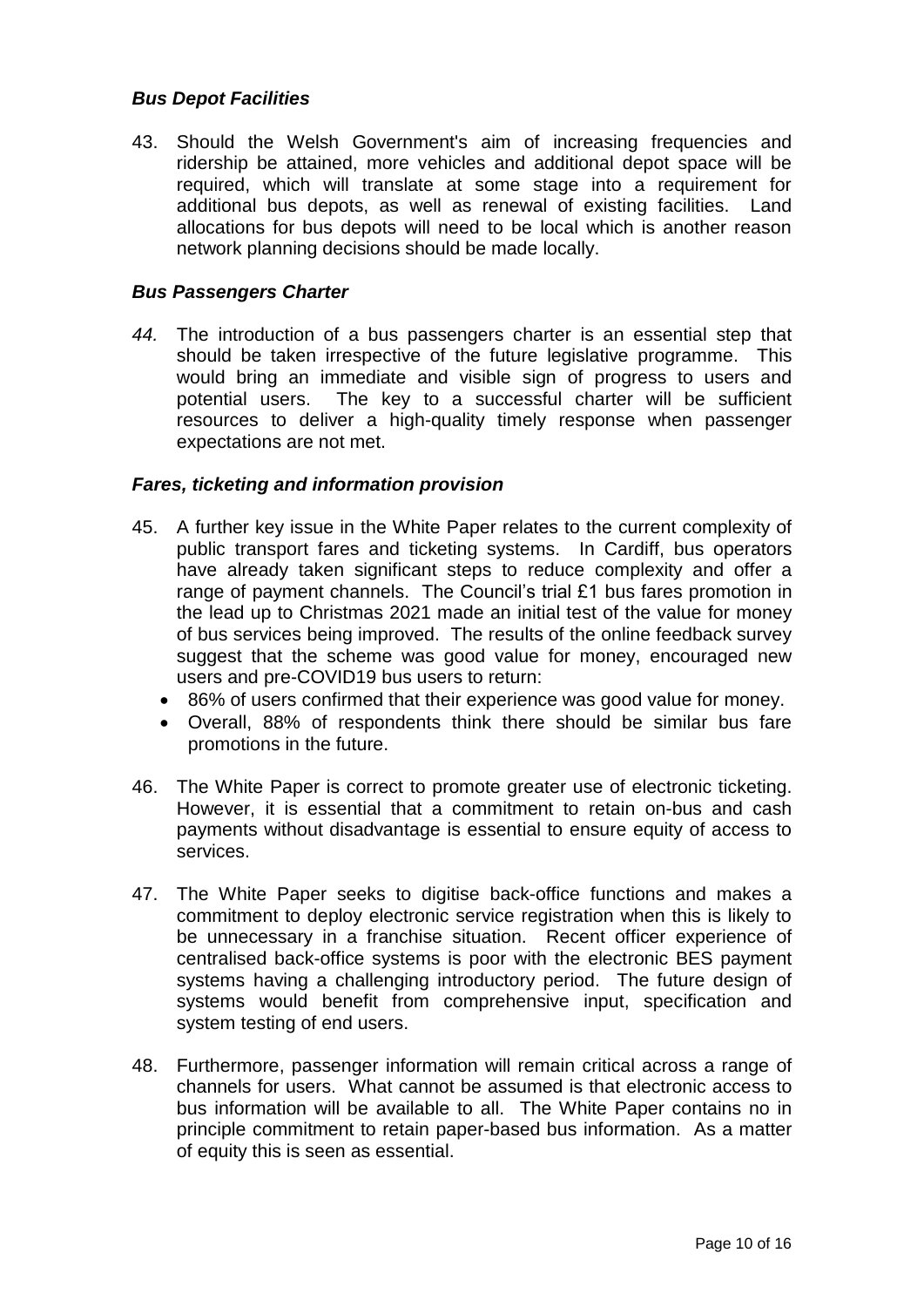## *Impact on Local Authority Finances and Resources*

- 49. The financial impact on Cardiff Council is not known at this time. A further report on the outcomes of the consultation and the Welsh Government's actions will be produced should legislative change be promoted in the Senedd. Through the White Paper's proposed collaboration between bus operators, local authorities, CJC's, TfW, national supervisory board and Welsh Government, the bus network will be designed to minimise the need for supported services and seek to make the network more integrated, effective, efficient and grow bus patronage.
- 50. Should the White Paper proposals proceed, Council staff could be affected through a transfer of service functions, but this is not confirmed at this stage and would require new legislation to be enacted. The potential reestablishment of a Council passenger transport department would require significant investment in skills and resources should that be desirable to directly influence bus service decisions, plan the network, prepare the specification, manage the franchised routes and/or areas, understand the revenues and manage the finances. A further report on the outcomes of the consultation and the Welsh Government's future actions will be produced at the appropriate time.

## *Summary Key Message*

- 51. The Council fully supports the aims and objectives of the Bus Bill White Paper and a collaborative approach. However, there is a significant risk to the Council if Cardiff Bus is not provided with a fail-safe mechanism to ensure the business has a secure platform to operate from. Cardiff Bus has also had an important role providing bus market stability in Cardiff. The White Paper does not provide enough detail to give Cardiff Council assurance that its interests in the Municipal Bus Company would be protected.
- 52. The Bus Bill needs to facilitate measures that give municipal bus operating companies a fair and practical opportunity within the franchising environment that de-risks their exposure to aggressive competition. Without such protection, the integrity of the bus market could be undermined and the ability of Cardiff and the Cardiff City Region to deliver on the ambitious aims and objectives that have been set locally, regionally and nationally put at risk.

## *Equality Impacts*

- 53. The importance of bus services for achieving social equity and combatting the adverse effects of inequality are acknowledged in the White Paper. It would be beneficial for it to be accompanied by an Equality Impact Assessment. Related statistics in Llwybr Newydd Wales Transport Strategy supporting transport data suggests increasing car ownership which typically has a negative impact on bus use:
	- 21% of households in Wales did not have access to a car (for activities such as visiting local shops or going to the doctor) in 2013/14.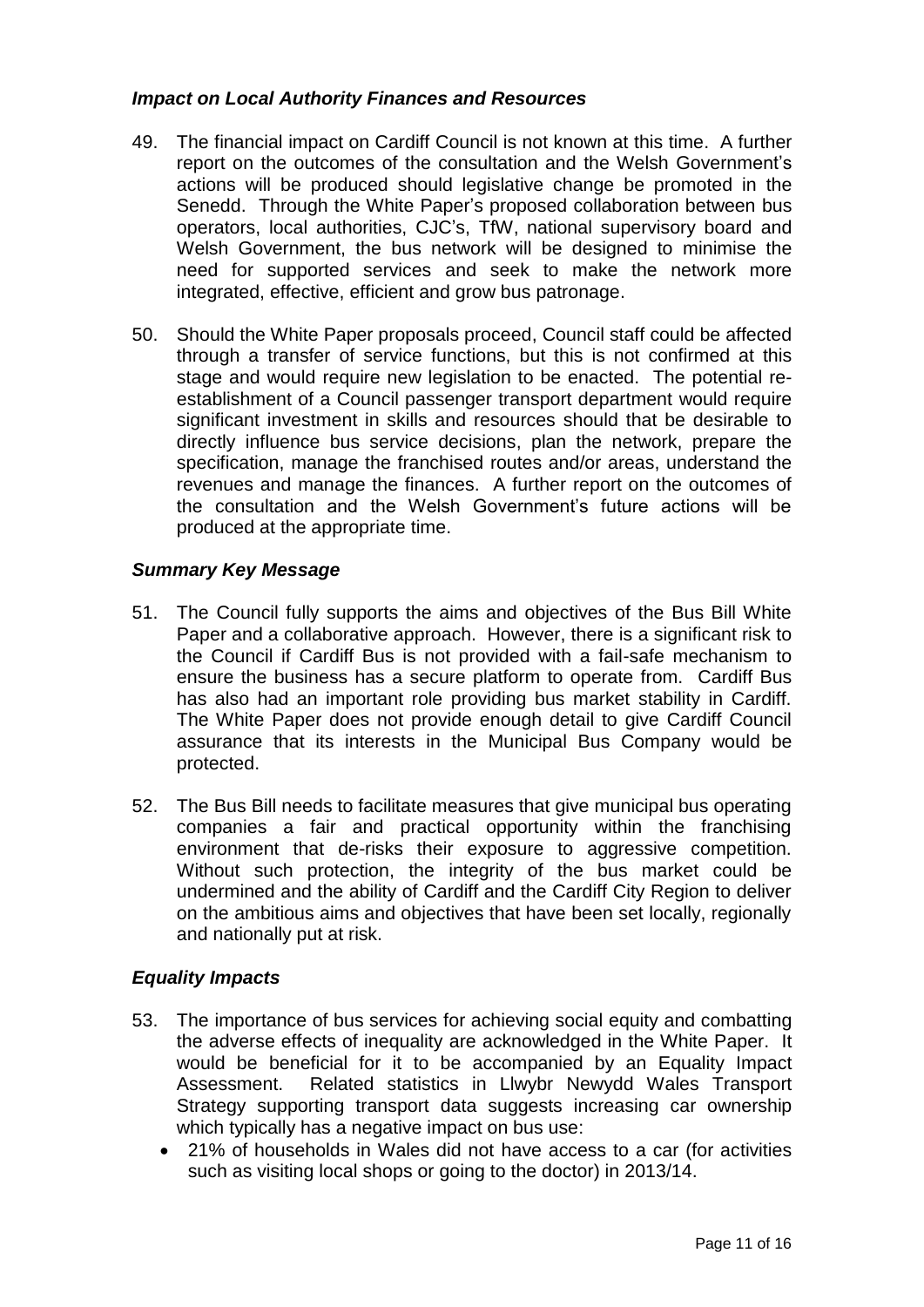- 15% of households in Wales did not normally have a car available for use in 2017/18, falling to 14% in 2018/19 then 13% in 2019/20.
- 29% of households in Cardiff stated they did not own a car/van in the 2011 Census. However, the 2017 Ask Cardiff Transport Survey suggests this had declined to 11%.
- 54. It is also worth noting 25% of bus users in Wales are disabled or have a long-term illness (analysis undertaken by TfW, 2019).

## **Local Member consultation**

55. There has not been Local Member consultation on the White Paper. Should the White Paper proposals be implemented it would have an effect on the bus services in all Council wards. Once the proposals for development of the bus network became clear further member consultation will be necessary. At this stage such a position is estimated to be a minimum of 2 years away.

## **Reason for Recommendations**

- 56. To note the Welsh Government White Paper and its proposals for changes in the governance arrangements for local bus service and approve the Council's response to the consultation.
- 57. To note the Council's Bus Improvement Programme.

## **Financial Implications**

- 58. The report sets out a number of Council priorities previously considered by the Cabinet for improvement of Bus Transport services included in the Transport Whitepaper of 2020 and the Bus Strategy considered by Cabinet in July 2021. Meeting those objectives and other objectives such as a £1 fare will only be possible by working with various stakeholders and will require sustainable external grant funding or consideration of alternative income streams to the Council to pay for investment in Bus services and infrastructure in order to avoid a significant adverse financial impact on the Council.
- 59. The report sets out the consultation response to proposals included in a Welsh Government White Paper. Whilst this is only a consultation at this stage, consideration will need to be given to consistency with the Council's investment plans risks and affordability. This is particularly the case in considering the potential staff and financial implications following revised structures and responsibilities, locally, regionally and nationally that would need to be put in place for the operating of a revised model. The report indicates that a franchising model in other areas has resulted in increases in costs.
- 60. In respect of the operating model included in the whitepaper, further clarity will need to be sought as proposals develop on the financial risks to the Council of any franchising model in terms of ongoing subsidy support for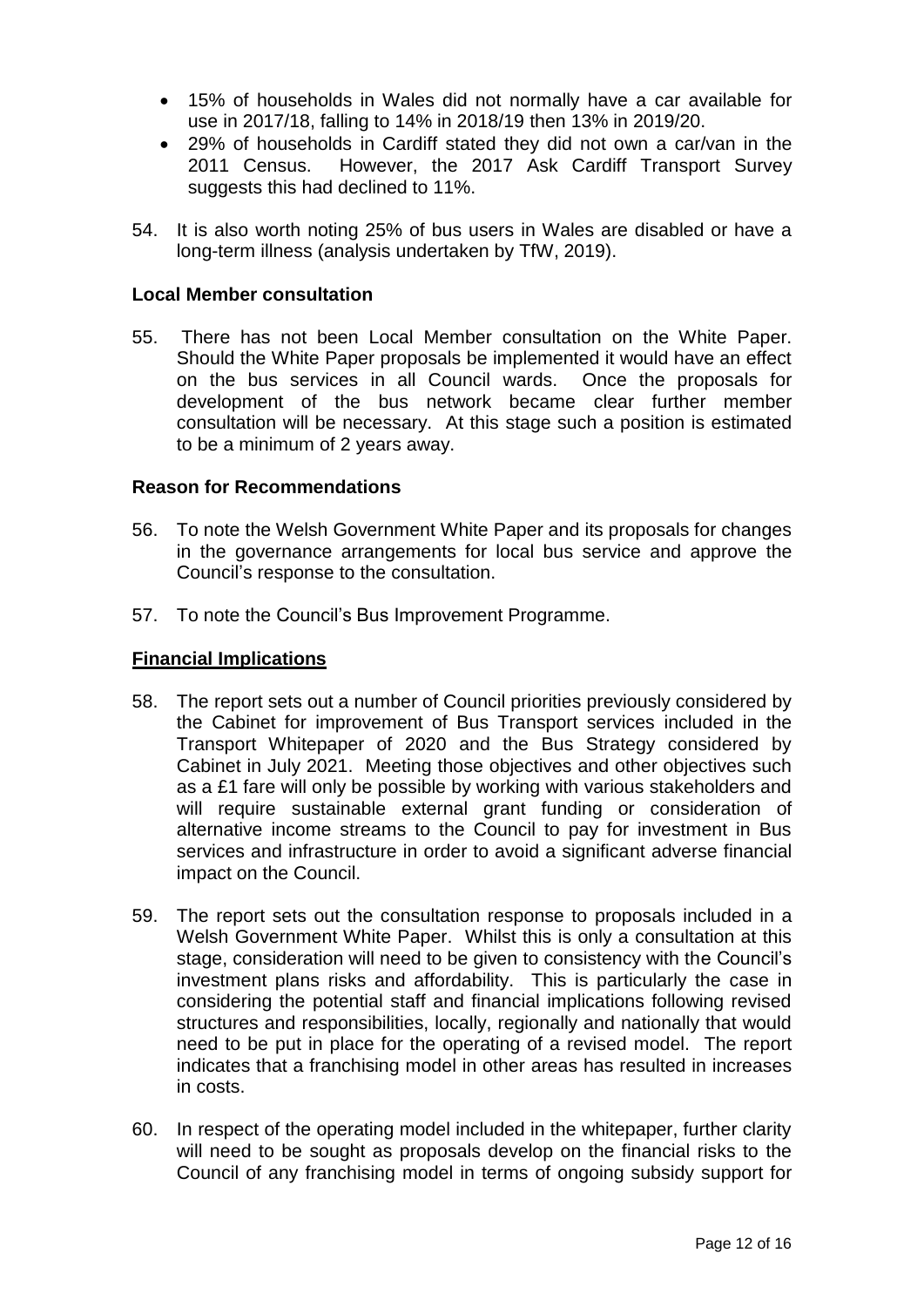socially necessary routes, to meet wider objectives of the Council as well as any implications arising as a shareholder of a municipal company.

61. The Council is the sole shareholder of Cardiff City Transport Services Limited. The Company will submit its own response to the consultation, but it is essential that the impact on company is considered carefully by the board and its shareholder to ensure the objectives set in the white paper in terms of Municipals are consistent with a franchising model and allows them to operate on a level playing field with consideration of wider service delivery and not just cost. The implications of any Welsh Government proposals for the company will need to be considered carefully with mitigations put in place by the board for any adverse risks, but also to consider actions to structure itself to be in a commercial position to take advantage of opportunities as part of any new model. This also includes the impact of ongoing support provided to all operators as part of the Bus Emergency Support scheme following the Covid 19 pandemic. Its future and timing remains uncertain for the Company, but has to date allowed bus routes and provision of essential services to be protected for those who need it, without an increase in any subsidy from the Council for routes. Were this to change as a result of changes to the emergency support scheme or as result of any new model arising from implementation of the white paper, the financial implications will need to be considered as part of the Council's Medium Term Financial Plan.

## **Legal Implications**

- 62. The report seeks approval of the Council's response to the Welsh Government's consultation paper on bus reforms. The body of the report addresses the issues raised. From a legal perspective it is noted that the consultation paper sets out legislative proposals, which 'include:
	- requiring the franchising of bus services across Wales
	- allowing local authorities to create new municipal bus companies
	- relaxing restrictions on existing municipal bus companies to put them on the same footing as new ones'
- 63. As regards decision making in this area (see consultation paper, paragraph headed 'Embedding local knowledge and accountability'), the proposals provide roles for Corporate Joint Committees (CJCs) and a national supervisory board. 'This points to a key role for Corporate Joint Committees (CJCs) mirroring their transport planning role, to form a regional view of the network and ensure inter-regional routes and communities are as well served as those within a single authority'. It is understood that, under the model proposed, '…, local authorities would develop a plan for a bus network that meets the need of their communities. CJCs would then be responsible for bringing these together to agree a regional plan. Transport for Wales would work with them, on behalf of the Welsh Government, to combine these networks into a national plan to be reviewed by the members of the supervisory board and agreed by Ministers'.
- 64. As regards Municipal bus companies it is proposed to allow local authorities to invest in or acquire bus companies. The consultation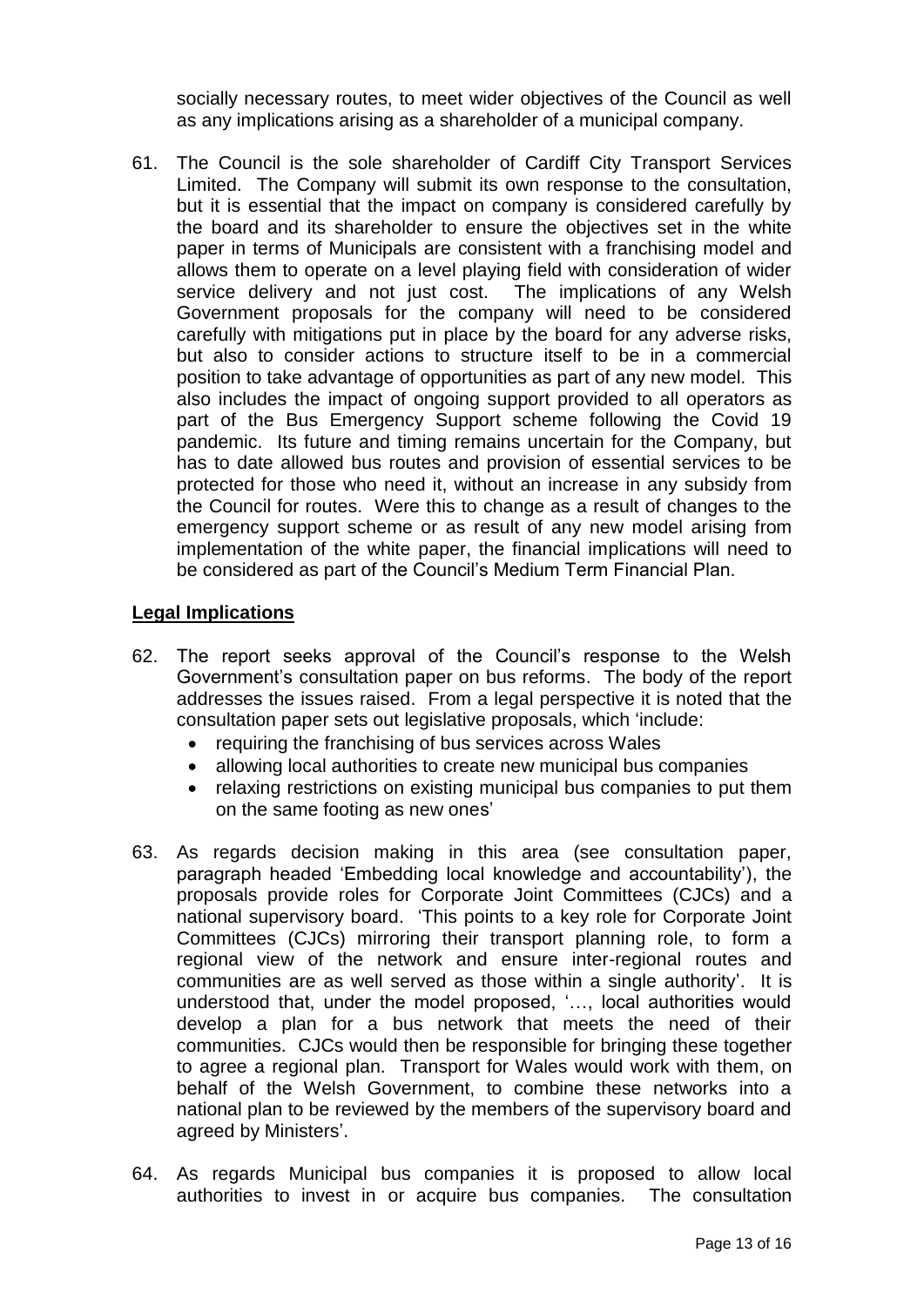providing, 'In addition to removing a barrier to public investment, this would also allow the merger of two municipal bus companies, which could offer economies of scale or allow them to operate over a wider area'.

- 65. The body of the report notes that separate reports will be submitted on; (i) the Council's draft Bus Strategy for Cardiff and (ii) a scheme for the further provision of electric buses. Legal implications on these matters will be set out in the proposed reports.
- 66. Paragraph 16 of the report refers to a programme of projects and initiatives and legal advice should be sought on each proposal as it progresses.

## **General legal implications**

#### *Equality Requirements*

- 67. In considering this matter the decision maker must have regard to the Council's duties under the Equality Act 2010. Pursuant to these legal duties Councils must, in making decisions, have due regard to the need to (1) eliminate unlawful discrimination, (2) advance equality of opportunity and (3) foster good relations on the basis of protected characteristics. Protected characteristics are: (a), Age.(b) Gender reassignment(c) Sex (d) Race – including ethnic or national origin, colour or nationality, (e) Disability, (f) Pregnancy and maternity, (g) Marriage and civil partnership, (h) Sexual orientation (i) Religion or belief – including lack of belief.
- 68. When taking strategic decisions, the Council also has a statutory duty to have due regard to the need to reduce inequalities of outcome resulting from socio-economic disadvantage ('the Socio-Economic Duty' imposed under section 1 of the Equality Act 2010). In considering this, the Council must take into account the statutory guidance issued by the Welsh Ministers (WG42004 A More Equal Wales The Socio-economic Duty Equality Act 2010 (gov.wales) and must be able to demonstrate how it has discharged its duty.

## *Well Being of Future Generations (Wales) Act 2015*

- 69. The Well-Being of Future Generations (Wales) Act 2015 ('the Act') places a 'well-being duty' on public bodies aimed at achieving 7 national wellbeing goals for Wales - a Wales that is prosperous, resilient, healthier, more equal, has cohesive communities, a vibrant culture and thriving Welsh language, and is globally responsible.
- 70. In discharging its duties under the Act, the Council has set and published well being objectives designed to maximise its contribution to achieving the national well being goals. The well being objectives are set out in Cardiff's Corporate Plan 2022-25. When exercising its functions, the Council is required to take all reasonable steps to meet its well being objectives. This means that the decision makers should consider how the proposed decision will contribute towards meeting the well being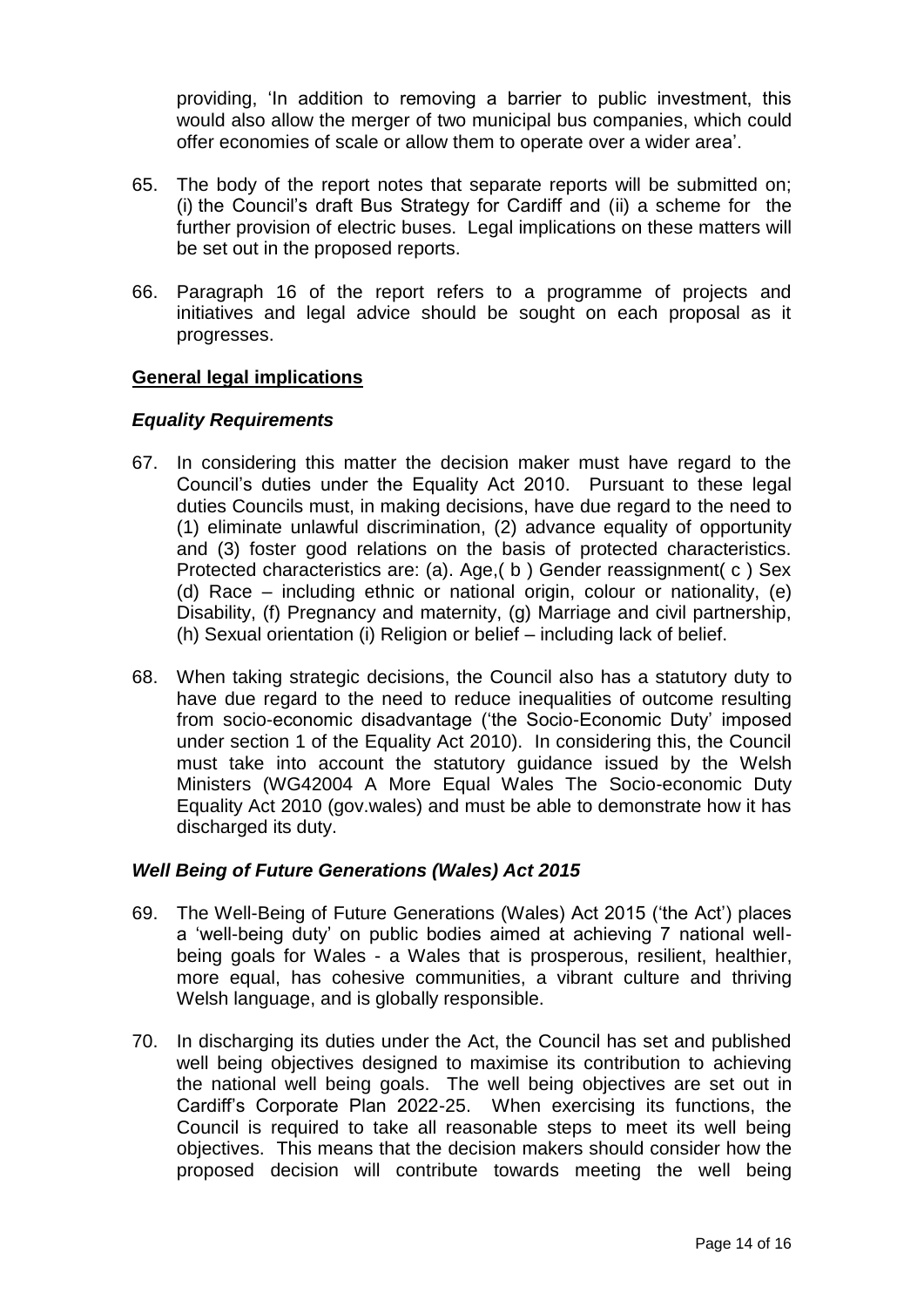objectives and must be satisfied that all reasonable steps have been taken to meet those objectives.

- 71. The well being duty also requires the Council to act in accordance with a 'sustainable development principle'. This principle requires the Council to act in a way which seeks to ensure that the needs of the present are met without compromising the ability of future generations to meet their own needs. Put simply, this means that Council decision makers must take account of the impact of their decisions on people living their lives in Wales in the future. In doing so, the Council must:
	- Look to the long term
	- Focus on prevention by understanding the root causes of problems
	- Deliver an integrated approach to achieving the 7 national well-being goals
	- Work in collaboration with others to find shared sustainable solutions
	- Involve people from all sections of the community in the decisions which affect them
- 72. The decision maker must be satisfied that the proposed decision accords with the principles above; and due regard must be given to the Statutory Guidance issued by the Welsh Ministers, which is accessible using the link below:

http://gov.wales/topics/people-and-communities/people/future-generationsact/statutory-guidance/?lang=en

73. The decision maker should also have regard, when making its decision, to the Council's wider obligations under the Welsh Language (Wales) Measure 2011 and the Welsh Language Standards.

## **HR Implications**

74. There are no HR implications for this report. If the White Paper proposals proceed and there are any affects for Council staff, a further report on the outcomes of the consultation and the Welsh Government's future actions will include relevant HR implications.

## **Property Implications**

75. There are no property implications at this stage.

## **RECOMMENDATIONS**

Cabinet is recommended to:

- 1. Note the Welsh Government White Paper and its proposals for changes in the governance arrangements for bus services.
- 2. Approve the consultation response in Appendix A.